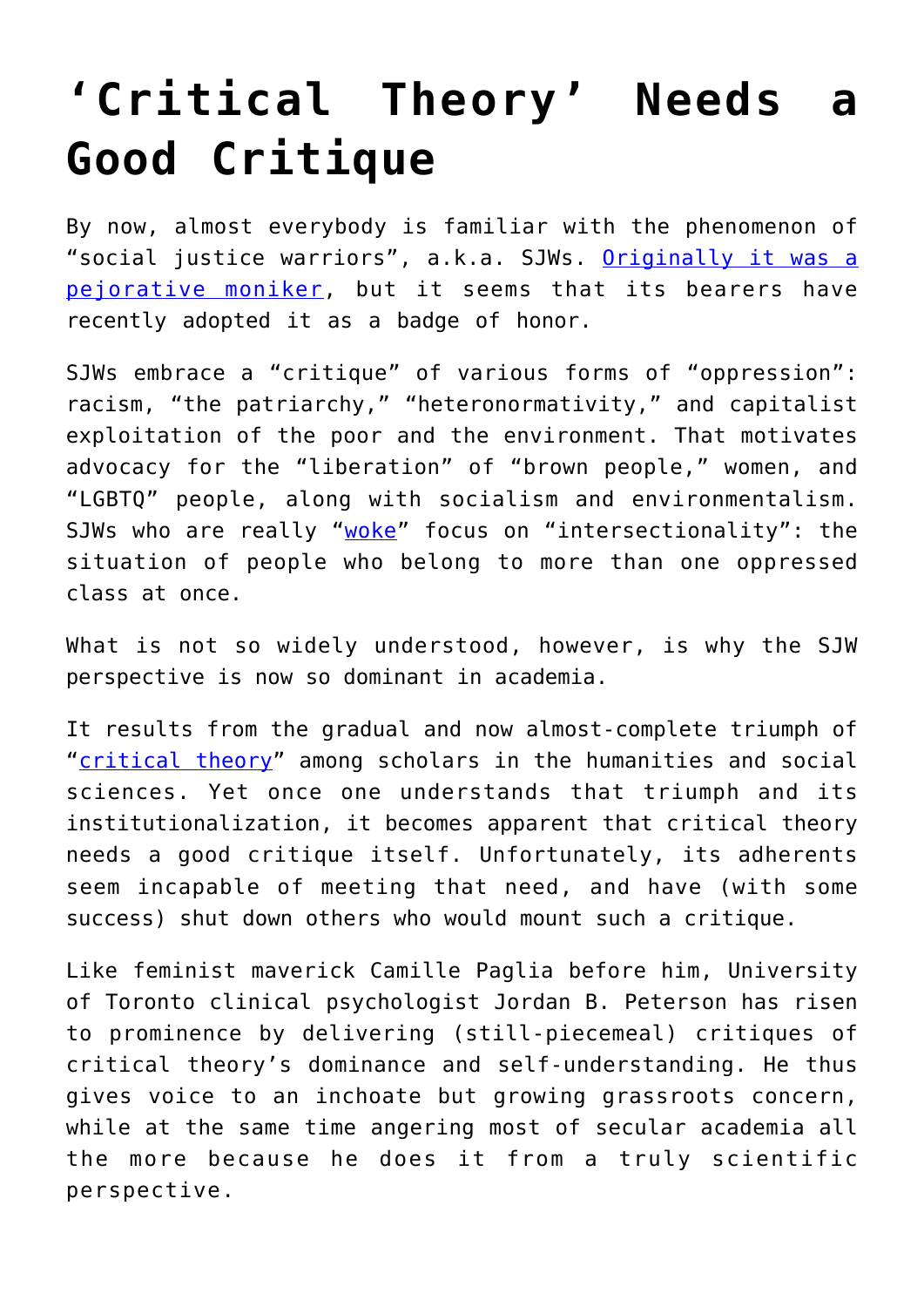In [an article at Quillette](http://quillette.com/2018/01/17/jordan-b-peterson-critical-theory-new-bourgeoisie/), Uri Harris describes how that attitude manifested itself in journalist [Cathy Newman's](https://www.youtube.com/watch?time_continue=818&v=aMcjxSThD54) [contentious BBC interview of Peterson](https://www.youtube.com/watch?time_continue=818&v=aMcjxSThD54), in which he foiled her repeated attempts to put nasty words in his mouth. He also forced her, gently, to admit that she had no answer to his rejection of the double standard he notices in advocates of social-justice critique, by which members of "oppressed" groups or their advocates are allowed to "offend" him, but he's not allowed to "offend" them. In so doing, Harris raises the right questions about why Peterson's challenge is so unwelcome.

## Thus:

*"The methodology underpinning much of the social justice perspective is known as critical theory. What's notable about critical theory is that it specifically distinguishes itself from 'traditional' theories through its emphasis on criticism. This makes the apparent unwillingness of its adherents to engage with criticism themselves especially noteworthy. When you explicitly emphasise your criticality and base your theory on a commitment to look beneath appearances and see things as they really are, you don't get to be selectively critical. So why does this phenomenon exist?"*

As Harris notes, the academic critical-theory establishment now constitutes a "new bourgeoisie" that operates similarly to how Karl Marx thought the economic bourgeoisie does. The latter thought that, by controlling the economy, the bourgeoisie controlled the culture, and thus could successfully preclude not only discussion that called their dominance into question, but the very awareness that the values it presented as universal were merely those serving their self-interest. Marxism, and then critical theory, exploded that bubble.